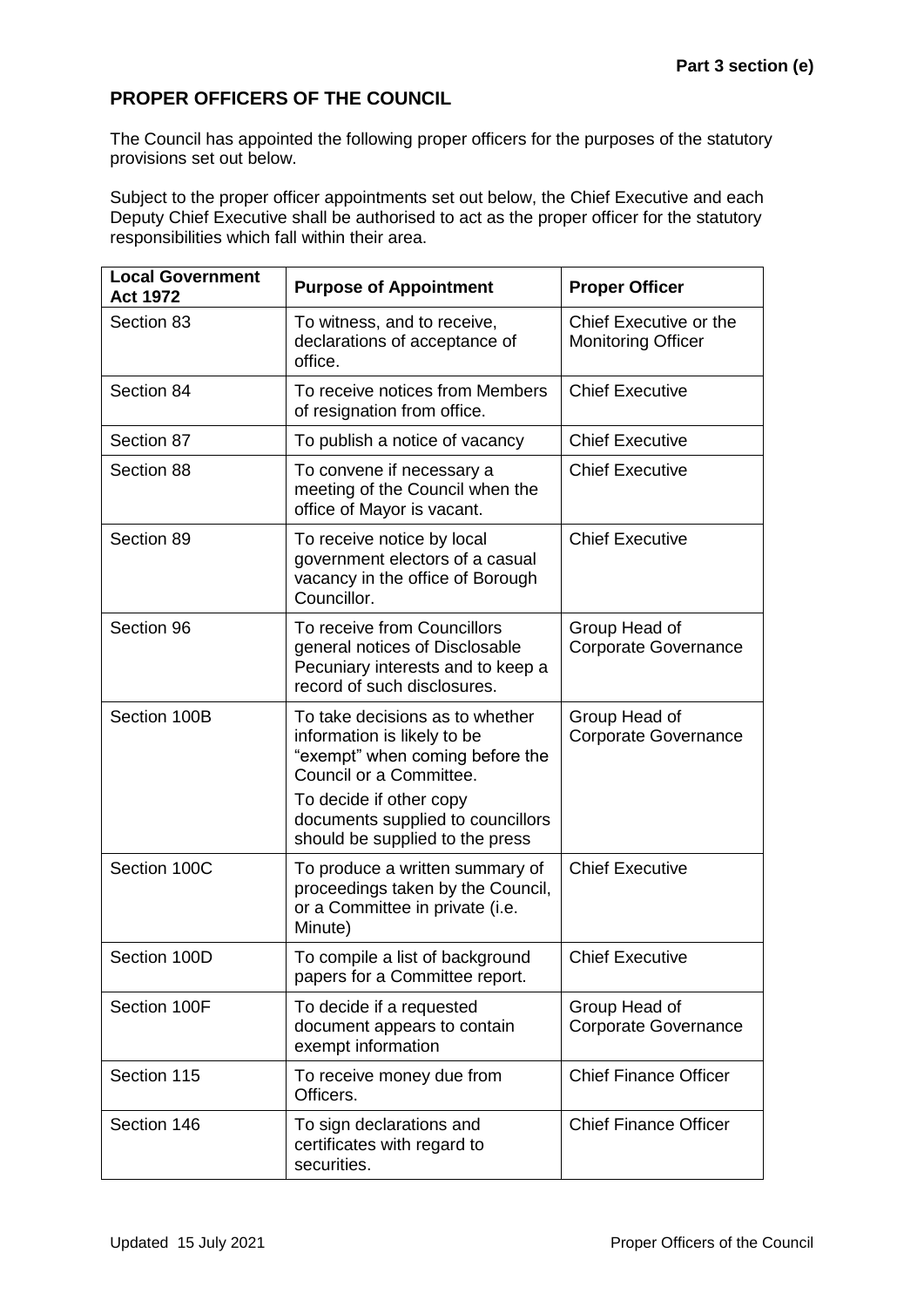| Section 191                                  | To receive applications<br>made by the Ordnance<br>Survey Office for assistance<br>in determining boundaries                    | <b>Deputy Chief Executive</b>         |
|----------------------------------------------|---------------------------------------------------------------------------------------------------------------------------------|---------------------------------------|
| Section 210                                  | To exercise any power with<br>respect to a charity<br>exercisable by any officer of<br>a former authority.                      | <b>Chief Executive</b>                |
| Section 225                                  | To receive and retain any<br>document deposited with the<br>Council for custody.                                                | <b>Chief Executive</b>                |
| Section 228                                  | To keep accounts open for<br>inspection by any member<br>of the Authority.                                                      | <b>Chief Finance Officer</b>          |
| Section 229                                  | To certify, for the purpose of<br>any legal proceedings,<br>photographic copies of<br>documents.                                | Group Head of Corporate<br>Governance |
| Section 234                                  | To authenticate notices,<br>orders or other documents<br>on behalf of the Council.                                              | Group Head of Corporate<br>Governance |
| Section 236                                  | To send copies of confirmed<br>byelaws made by the<br>Council to the County<br>Council.                                         | Group Head of Corporate<br>Governance |
| Section 238                                  | To certify copies of bye-<br>laws.                                                                                              | Group Head of Corporate<br>Governance |
| Section 248                                  | To keep the rolls of<br>Honorary Aldermen and<br>Honorary Freemen.                                                              | <b>Chief Executive</b>                |
| Schedule 12(4)                               | To sign, and send to all<br>Members of the Council, the<br>summons to attend<br>meetings of the Council.                        | <b>Chief Executive</b>                |
| Schedule 14(25)                              | To certify resolutions under<br>this paragraph for the<br>purpose of legal<br>proceedings.                                      | <b>Chief Executive</b>                |
| <b>Local Land Charges</b><br><b>Act 1975</b> |                                                                                                                                 |                                       |
| Section 9                                    | To act as local registrar for<br>the registration of local land<br>charges and the issue of<br>official certificates of search. | Group Head of Corporate<br>Governance |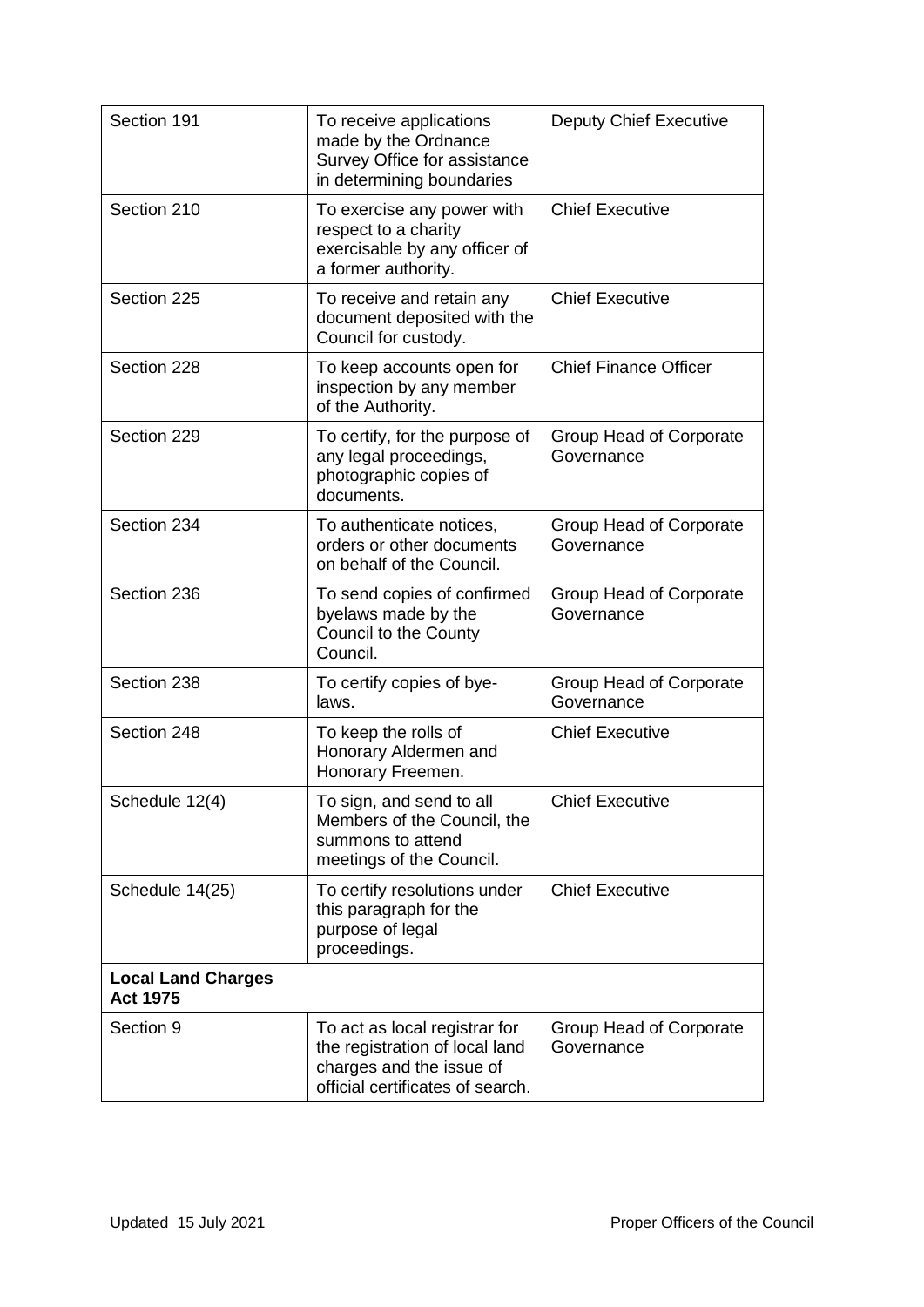| <b>Representation of the</b><br>People Act 1983                                                                          |                                                                                                                                                                                         |                                                                                                                                       |
|--------------------------------------------------------------------------------------------------------------------------|-----------------------------------------------------------------------------------------------------------------------------------------------------------------------------------------|---------------------------------------------------------------------------------------------------------------------------------------|
| Section 24                                                                                                               | To be the Acting Returning<br>Officer for the conduct of<br>Parliamentary Elections.                                                                                                    | <b>Chief Executive</b>                                                                                                                |
| Section 35                                                                                                               | To be the Returning Officer<br>for the conduct of Local<br>Elections.                                                                                                                   | <b>Chief Executive</b>                                                                                                                |
| Section 67                                                                                                               | To receive appointments of<br><b>Election Agents</b>                                                                                                                                    | <b>Chief Executive</b>                                                                                                                |
| Section 67                                                                                                               | To publish a notice of<br><b>Election Agents</b>                                                                                                                                        | <b>Chief Executive</b>                                                                                                                |
| <b>Local Government</b><br><b>And Housing Act 1989</b>                                                                   |                                                                                                                                                                                         |                                                                                                                                       |
| Section 2                                                                                                                | To retain on deposit a list of<br>politically restricted posts.                                                                                                                         | Head of Human<br><b>Resources</b>                                                                                                     |
| Section 3A                                                                                                               | In consultation with the<br>Monitoring Officer, to<br>determine applications for<br>exemption from political<br>restriction or for designation<br>of posts as politically<br>restricted | <b>Chief Executive</b>                                                                                                                |
| Section 9, 15 and 16                                                                                                     | To undertake all matters<br>relating to the formal<br>establishment of political<br>groups within the<br>membership of the Council.                                                     | <b>Chief Executive</b>                                                                                                                |
|                                                                                                                          |                                                                                                                                                                                         |                                                                                                                                       |
| Section 34                                                                                                               | To publish the verification<br>number of Local<br>Government electors for the<br>purposes of petitions                                                                                  | <b>Chief Executive</b>                                                                                                                |
| <b>The Public Health</b><br>(Control of Diseases)<br><b>Act 1984</b>                                                     | To take control of all<br>communicable disease<br>functions.                                                                                                                            | The Consultant in<br>Communicable Disease<br>Control for the time being<br>appointed by the Local<br>Health Protection Agency.        |
| <b>The Public Health</b><br>(Control of Diseases)<br><b>Act 1984</b>                                                     | To act as the Deputy in the<br>absence of the appointed<br>Consultant, to take control of<br>all communicable disease<br>functions.                                                     | The Consultants in Public<br>Health Medicine for the<br>time being appointed by<br>the Local Health<br>Protection Agency.             |
| Section 47 of the<br><b>National Assistance</b><br>Act 1948 [as amended<br>by Section 1 of<br><b>National Assistance</b> | To make Section 47 Orders<br>to secure without delay the<br>necessary care and<br>attention for residents of the<br>Borough who are aged,                                               | The Consultant in<br><b>Communicable Disease</b><br>Control for the time being<br>appointed by the Local<br>Health Protection Agency. |

infirm, or physically

incapacitated and are living

**(Amendment) Act** 

**1951]**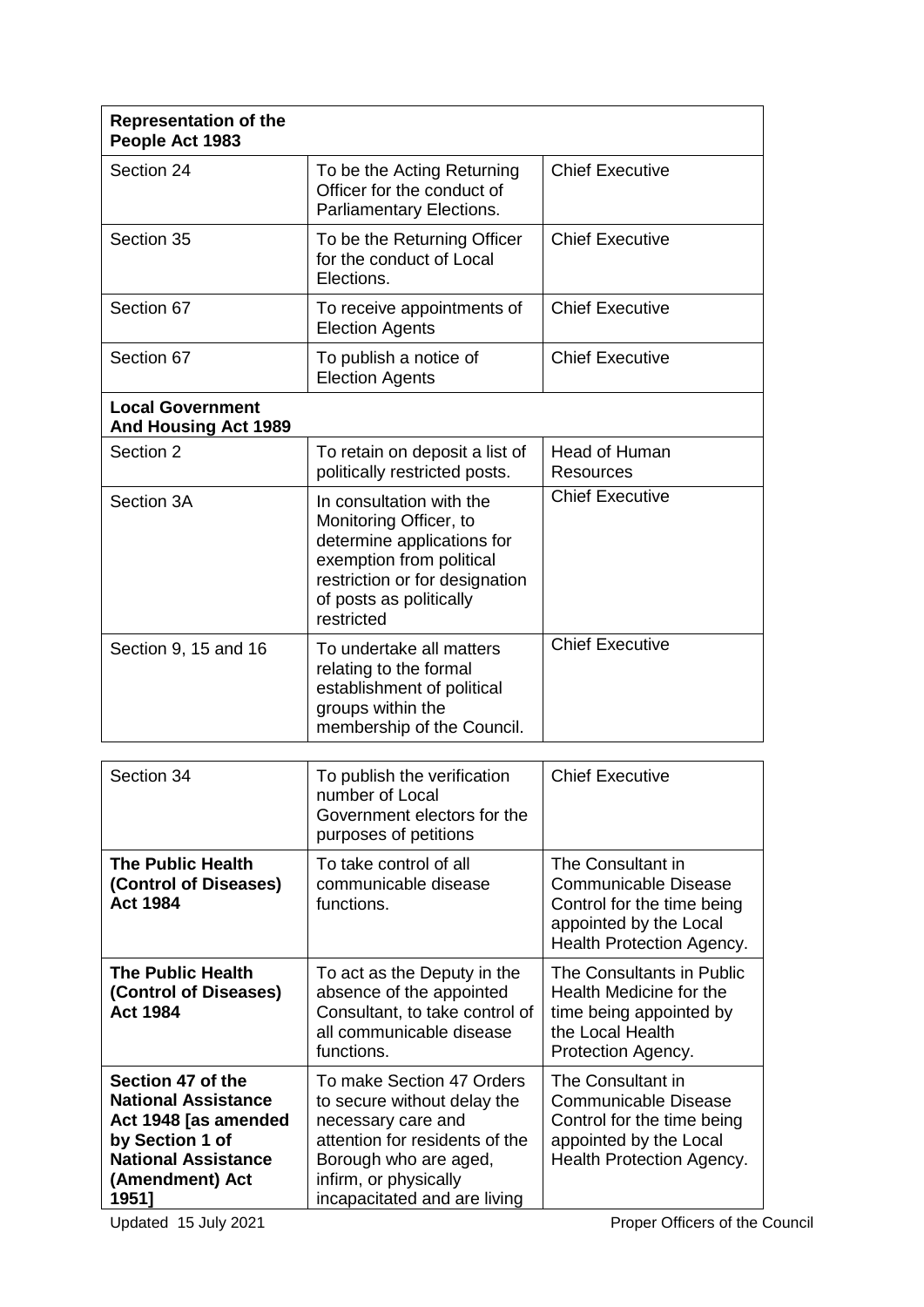|                                                                          | in insanitary conditions.                                                                           |                                                                                                                          |
|--------------------------------------------------------------------------|-----------------------------------------------------------------------------------------------------|--------------------------------------------------------------------------------------------------------------------------|
| Section 47 of The<br><b>National Assistance</b><br>Act 1948 [as amended] | To act as Deputy in the<br>absence of the appointed<br>Consultant to make any<br>Section 47 Orders. | Any Consultant in Public<br>Health Medicine for the<br>time being appointed by<br>the Local Health<br>Protection Agency. |